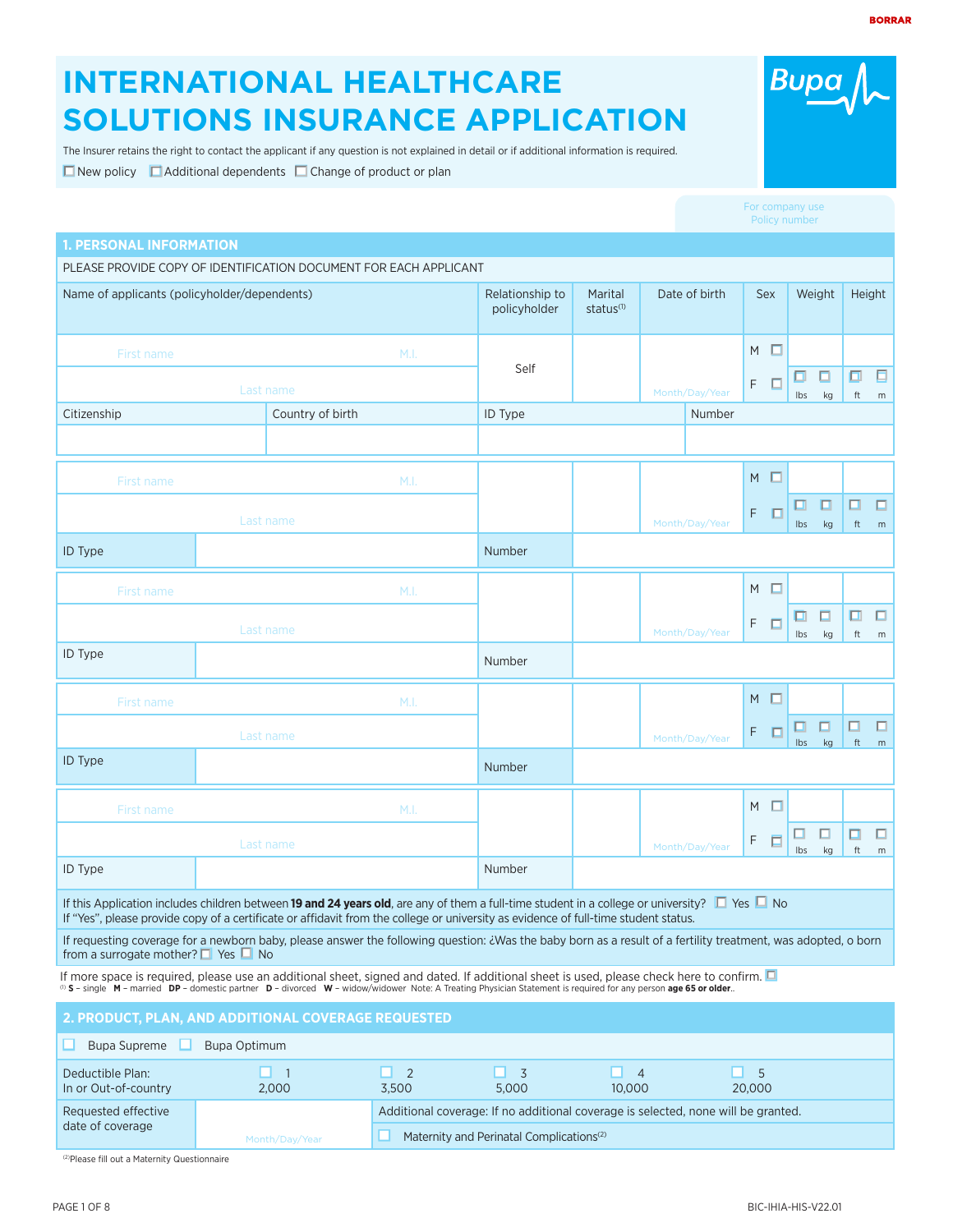| <b>3. OTHER INSURANCE INFORMATION</b>                                                                                                                                                                                             |                  |                                                                                                                                                      |  |               |           |  |  |
|-----------------------------------------------------------------------------------------------------------------------------------------------------------------------------------------------------------------------------------|------------------|------------------------------------------------------------------------------------------------------------------------------------------------------|--|---------------|-----------|--|--|
| (3.1) Do you have health insurance coverage with another company? $\Box$ Yes $\Box$ No                                                                                                                                            |                  |                                                                                                                                                      |  |               |           |  |  |
| Company name                                                                                                                                                                                                                      |                  |                                                                                                                                                      |  |               | Telephone |  |  |
| Product name                                                                                                                                                                                                                      | Deductible value |                                                                                                                                                      |  | Policy number |           |  |  |
|                                                                                                                                                                                                                                   |                  | (3.2) Do you intend to keep your insurance coverage with the other company? $\Box$ Yes $\Box$ No                                                     |  |               |           |  |  |
|                                                                                                                                                                                                                                   |                  | (3.3) If the requested coverage is replacing an existing insurance, please attach a copy of the certificate of coverage and receipt of last payment. |  |               |           |  |  |
| (3.4) Has any previous application for health or life insurance been declined, accepted subject to restrictions, or at a premium higher than the standard<br>rates of the insurer for any of the applicants? $\Box$ Yes $\Box$ No |                  |                                                                                                                                                      |  |               |           |  |  |
| If "Yes", please explain                                                                                                                                                                                                          |                  |                                                                                                                                                      |  |               |           |  |  |

|          | <b>4. GENERAL INFORMATION</b>                                                                                                                                                                                                                                    |                                    |  |            |        |  |                |  |         |  |  |
|----------|------------------------------------------------------------------------------------------------------------------------------------------------------------------------------------------------------------------------------------------------------------------|------------------------------------|--|------------|--------|--|----------------|--|---------|--|--|
|          | (4.1) Residential address                                                                                                                                                                                                                                        |                                    |  |            |        |  |                |  |         |  |  |
| Home     |                                                                                                                                                                                                                                                                  |                                    |  |            |        |  |                |  |         |  |  |
| Zip code |                                                                                                                                                                                                                                                                  |                                    |  | City/State |        |  |                |  | Country |  |  |
|          | Mailing (if different from above)                                                                                                                                                                                                                                |                                    |  |            |        |  |                |  |         |  |  |
| Zip code |                                                                                                                                                                                                                                                                  |                                    |  | City/State |        |  |                |  | Country |  |  |
|          | (4.2) Are all dependents living in the same address indicated above? $\Box$ Yes $\Box$ No<br>If not, please indicate dependent name and address.                                                                                                                 |                                    |  |            |        |  |                |  |         |  |  |
| Name     |                                                                                                                                                                                                                                                                  |                                    |  |            |        |  | Address        |  |         |  |  |
| Name     |                                                                                                                                                                                                                                                                  |                                    |  |            |        |  | <b>Address</b> |  |         |  |  |
|          |                                                                                                                                                                                                                                                                  | (4.3) Residence/citizenship status |  |            |        |  |                |  |         |  |  |
|          | Are you a U.S. citizen or permanent resident of the United States of America? ■ Yes ■ No<br>If "Yes", are you currently residing or have you legally resided in the United States of America for more than 6 months in any one year period? $\Box$ Yes $\Box$ No |                                    |  |            |        |  |                |  |         |  |  |
|          | (4.4) Telephone, fax and e-mail                                                                                                                                                                                                                                  |                                    |  |            |        |  |                |  |         |  |  |
| Home     |                                                                                                                                                                                                                                                                  |                                    |  |            | Work   |  |                |  | Fax     |  |  |
| Cell     |                                                                                                                                                                                                                                                                  |                                    |  |            | e-mail |  |                |  |         |  |  |

# **5. BENEFICIARY INFORMATION**

| Without prejudice to the conditions applicable to the payment of claims contemplated in this policy, in my capacity as policyholder I designate as<br>beneficiary/s the next person/s, who may receive the benefits or payment of claims provided for in this policy in case of my death. |           |            |                |                                 |  |  |  |
|-------------------------------------------------------------------------------------------------------------------------------------------------------------------------------------------------------------------------------------------------------------------------------------------|-----------|------------|----------------|---------------------------------|--|--|--|
| Name                                                                                                                                                                                                                                                                                      | Last name | First name | M.I.           | Relationship to<br>policyholder |  |  |  |
| Name                                                                                                                                                                                                                                                                                      | Last name | First name | M <sub>1</sub> | Relationship to<br>policyholder |  |  |  |
| Name                                                                                                                                                                                                                                                                                      | Last name | First name | M.I            | Relationship to<br>policyholder |  |  |  |

| <b>6. MEDICAL INFORMATION</b> |  |               |  |  |  |  |  |
|-------------------------------|--|---------------|--|--|--|--|--|
| (6.1) Family doctor(s)        |  |               |  |  |  |  |  |
| Applicant's name              |  | Doctor's name |  |  |  |  |  |
| Specialty                     |  | Telephone     |  |  |  |  |  |
| Applicant's name              |  | Doctor's name |  |  |  |  |  |
| Specialty                     |  | Telephone     |  |  |  |  |  |
| Applicant's name              |  | Doctor's name |  |  |  |  |  |
| Specialty                     |  | Telephone     |  |  |  |  |  |
| Applicant's name              |  | Doctor's name |  |  |  |  |  |
| Specialty                     |  | Telephone     |  |  |  |  |  |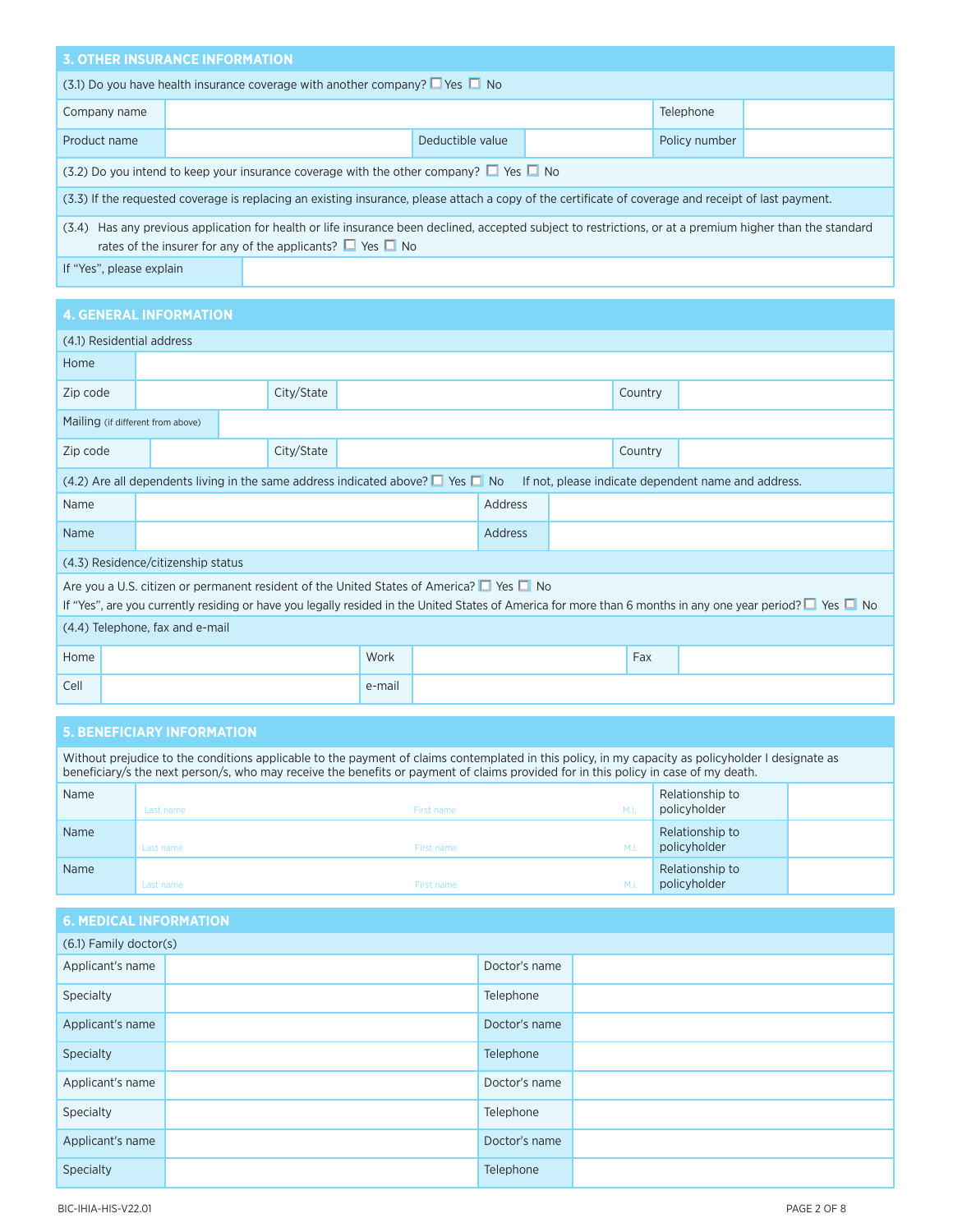# **6. MEDICAL INFORMATION (continued)**

## (6.2) Medical check-ups

| Has any applicant had any pediatric, gynecological, or routine examination in the past five years? $\square$ Yes $\square$ No<br>If "yes", please explain below. |                 |      |                |  |  |  |  |  |
|------------------------------------------------------------------------------------------------------------------------------------------------------------------|-----------------|------|----------------|--|--|--|--|--|
| Name                                                                                                                                                             | Type of<br>exam | Date | Month/Day/Year |  |  |  |  |  |
| Result $\Box$ Normal $\Box$ Abnormal<br>If abnormal, please describe.                                                                                            |                 |      |                |  |  |  |  |  |
| Name                                                                                                                                                             | Type of<br>exam | Date | Month/Day/Year |  |  |  |  |  |
| Result $\Box$ Normal $\Box$ Abnormal<br>If abnormal, please describe.                                                                                            |                 |      |                |  |  |  |  |  |
| Name                                                                                                                                                             | Type of<br>exam | Date | Month/Day/Year |  |  |  |  |  |
| Result Normal <u>D</u> Abnormal<br>If abnormal, please describe.                                                                                                 |                 |      |                |  |  |  |  |  |

If more space is required, please use an additional sheet, signed and dated. If additional sheet is used, please check here to confirm.

#### (6.3) Medical questionnaire

This section must be completed with the medical information of all policy members, considering all current and previous conditions. Please make sure you declare everything about any condition and symptoms, known or suspected, even if you haven't yet sought medical care. The medical conditions listed are just examples of illnesses or conditions grouped according to body system, but do not limit or exclude other related conditions. If you are a current Bupa Global policyholder and would like to change your plan, you must also include your health information. This information will be reviewed by our underwriting team, who will evaluate the terms of your plan.

#### **SECTION 1**

An affirmative answer to any of the following must go to the next section.

| $\mathbf{1}$     | hospitalised or admitted.                                                                                                                                                                                                                                                   | Do you have or have you had an illness or accident in the last five years? Answer yes if you have an illness, even if you have not been | $Yes \mid No \mid$                       |  |  |  |  |
|------------------|-----------------------------------------------------------------------------------------------------------------------------------------------------------------------------------------------------------------------------------------------------------------------------|-----------------------------------------------------------------------------------------------------------------------------------------|------------------------------------------|--|--|--|--|
|                  | Applicant(s) name                                                                                                                                                                                                                                                           |                                                                                                                                         |                                          |  |  |  |  |
| $\overline{2}$   | surgery at any hospital or medical center for any reason                                                                                                                                                                                                                    | Are you or have you been admitted to any hospital or undergone any surgery? Answer YES if you have been admitted or underwent           | Yes $\Box$ No $\Box$                     |  |  |  |  |
|                  | Applicant(s) name                                                                                                                                                                                                                                                           |                                                                                                                                         |                                          |  |  |  |  |
| 3                |                                                                                                                                                                                                                                                                             | Are you currently under medication prescribed by a doctor? Answer YES, if you take any medication prescribed by a doctor                | $Yes \Box No \Box$                       |  |  |  |  |
|                  | Applicant(s) name                                                                                                                                                                                                                                                           |                                                                                                                                         |                                          |  |  |  |  |
| $\overline{4}$   | symptom or pain that has not been studied or diagnosed                                                                                                                                                                                                                      | Do you currently persistently or repeatedly suffer any undiagnosed symptoms or pain? Answer YES if you have recently had any            | $Yes \mid No \mid$                       |  |  |  |  |
|                  | Applicant(s) name                                                                                                                                                                                                                                                           |                                                                                                                                         |                                          |  |  |  |  |
| 5                | Are you pregnant or have you ever been pregnant? If you answered "Yes", do you have or have you had any complications related<br>to your pregnancy(s) (ectopic abortions/pregnancies/eclampsia/preeclamsia)? If yes, please complete the additional information<br>section. |                                                                                                                                         |                                          |  |  |  |  |
|                  | Applicant(s) name                                                                                                                                                                                                                                                           |                                                                                                                                         |                                          |  |  |  |  |
|                  |                                                                                                                                                                                                                                                                             | Habits: Does the applicant and/or dependent(s) smoke cigarettes or consume products with nicotine, alcohol or illegal drugs?            | $Yes \mid No \mid$                       |  |  |  |  |
|                  | Applicant(s) name<br><b>Type</b>                                                                                                                                                                                                                                            |                                                                                                                                         |                                          |  |  |  |  |
|                  |                                                                                                                                                                                                                                                                             |                                                                                                                                         | Frequency                                |  |  |  |  |
| <b>SECTION 2</b> |                                                                                                                                                                                                                                                                             |                                                                                                                                         |                                          |  |  |  |  |
| $\mathbf{1}$     | aneurisms, varicose veins, among others)                                                                                                                                                                                                                                    | Heart or Circulatory system diseases (for example, hypertension angina/chest pain, heart attack, heart failure, irregular heart rate,   | $Yes \Box No \Box$                       |  |  |  |  |
|                  | Applicant(s) name                                                                                                                                                                                                                                                           |                                                                                                                                         |                                          |  |  |  |  |
|                  |                                                                                                                                                                                                                                                                             | Endocrine System Disorders (for example, type 1 or type 2 diabetes or thyroid problems, among others)                                   | $Yes \nightharpoonup No \nightharpoonup$ |  |  |  |  |
| $\overline{2}$   | Applicant(s) name                                                                                                                                                                                                                                                           |                                                                                                                                         |                                          |  |  |  |  |
|                  |                                                                                                                                                                                                                                                                             | Respiratory System Disorders (for example, Asthma, COPD, respiratory infections, pneumonia or bronchitis, among others)                 | Yes No                                   |  |  |  |  |
| 3                | Applicant(s) name                                                                                                                                                                                                                                                           |                                                                                                                                         |                                          |  |  |  |  |
| $\overline{4}$   | pancreatitis, acute hepatitis, cirrhosis, gallstones, biliary colic or hernias, among others)                                                                                                                                                                               | Digestive Disorders - oesophagus, stomach, intestines, liver or gallbladder (for example, gastritis, gastric ulcer, haemorrhoids,       | $Yes \Box No \Box$                       |  |  |  |  |
|                  | Applicant(s) name                                                                                                                                                                                                                                                           |                                                                                                                                         |                                          |  |  |  |  |
| 5                |                                                                                                                                                                                                                                                                             | Dermatology - skin and appendages (for example, eczema, dermatitis, psoriasis, acne, among others)                                      | Yes No                                   |  |  |  |  |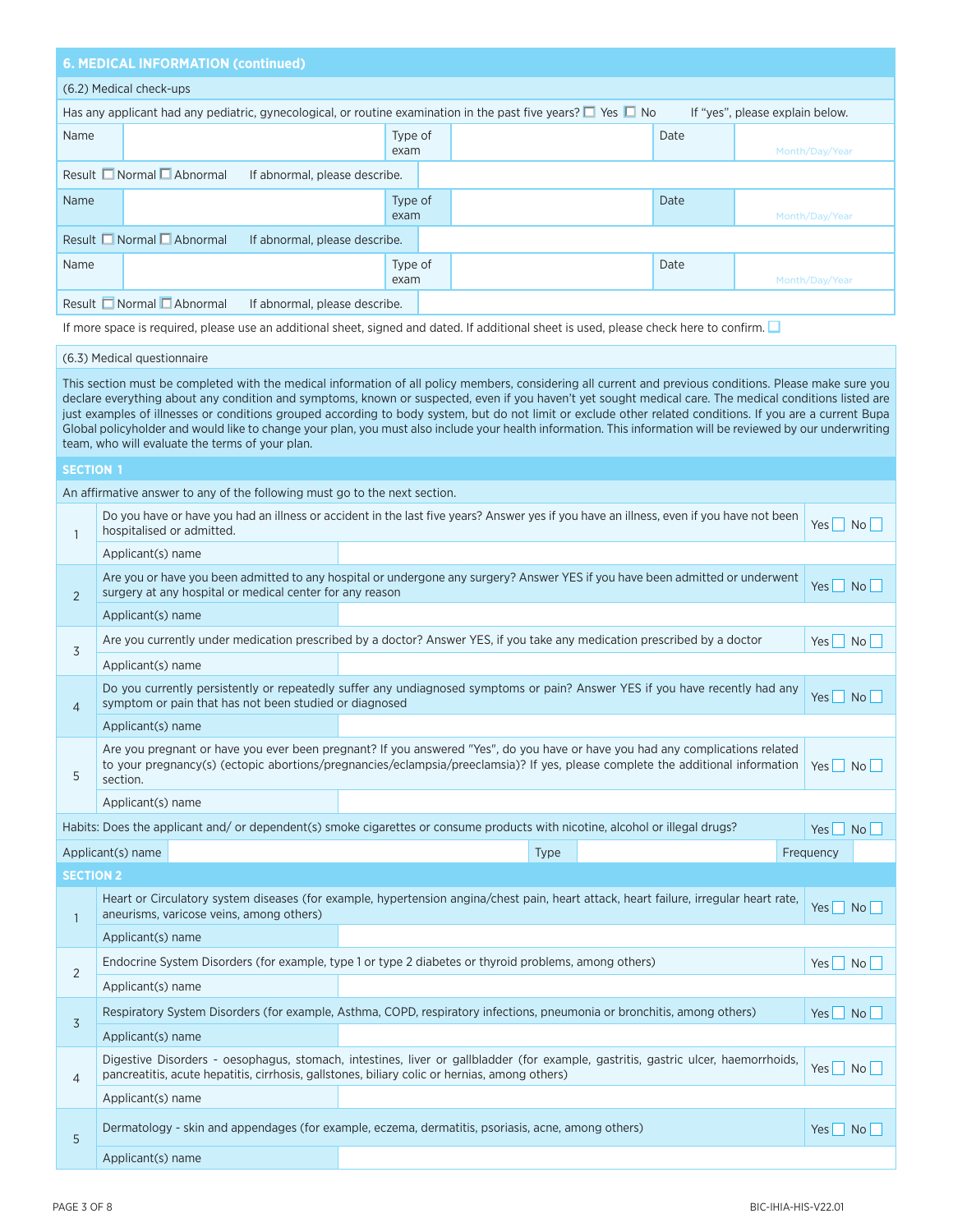|                 | <b>6. MEDICAL INFORMATION (continued)</b>                        |                                                                                                                                      |                    |
|-----------------|------------------------------------------------------------------|--------------------------------------------------------------------------------------------------------------------------------------|--------------------|
| 6               | parplegia, among others)                                         | Neurological System - cerebral or nervous system (for example, multiple sclerosis, stroke, epilepsy, migraines, neuritis, hemi or    | $Yes \Box No \Box$ |
|                 | Applicant(s) name                                                |                                                                                                                                      |                    |
| $7\overline{ }$ | surgeries, among others)                                         | Musculoskeletal system (for example, arthritis, back pain, spinal disorders, joint disorders, whether operated on or not, fractures, | Yes No             |
|                 | Applicant(s) name                                                |                                                                                                                                      |                    |
| 8               | incontinence among others)                                       | Men's urology (for example, bladder, prostateor kidney diseases, urinary tract infections, renal colic due to kidney stones,         | Yes No             |
|                 | Applicant(s) name                                                |                                                                                                                                      |                    |
| 9               | stones, incontinence, ovarian cysts, mioma, among others)        | Women's urology/gynecology- urinary tract or gynecological diseases (for example, urinary infections, renal colic due to kidney      | $Yes \mid No \mid$ |
|                 | Applicant(s) name                                                |                                                                                                                                      |                    |
| 10 <sup>°</sup> | others)                                                          | Haematology or immunology- Blood or immunological diseases (for example, Lupus, Anemias, Autoimmune disorders, among                 | Yes No             |
|                 | Applicant(s) name                                                |                                                                                                                                      |                    |
| 11              |                                                                  | Diseases of the eyes, nose, ears or throat (for example, cataract, glaucoma, keratitis, sinusitis, among others)                     | $Yes \mid No \mid$ |
|                 | Applicant(s) name                                                |                                                                                                                                      |                    |
| 12              | Disorder(ADHD), among others)                                    | Psychiatry and Psychology (for example: Schizophrenia, eating disorders, Bipolar Disorder, Autism, Attention Deficit Hyperactivity   | $Yes \mid No \mid$ |
|                 | Applicant(s) name                                                |                                                                                                                                      |                    |
| 13              | (for example, cervical lesions, actinic keratosis, among others) | Cancer and Lymphoproliferative disorders- Cancer of any location including Leukemia and Lymphomas, precancerous conditions           | $Yes \mid No \mid$ |
|                 | Nombre de la(s) solicitante(s)                                   |                                                                                                                                      |                    |
| 14              | malformations, amonth others)                                    | Congenital diseases- congential or inherited disorders of any kind (for example, Down Syndrome, cardiovascular or neurological       | $Yes \mid No \mid$ |
|                 | Applicant(s) name                                                |                                                                                                                                      |                    |
| 15              | others)                                                          | Relevant infectious and/ or sexually transmitted diseases (for example, chronic hepatitis, tubercolosis, HIV/ AIDS, malaria, among   | Yes No             |
|                 | Applicant(s) name                                                |                                                                                                                                      |                    |
| 16              |                                                                  | Any other illnesses, disorders, injuries, accidents or pending surgery/hospitalization not mentioned above?                          | Yes No             |
|                 | Applicant(s) name                                                |                                                                                                                                      |                    |
|                 |                                                                  |                                                                                                                                      |                    |

|                            | (6.4) Medical conditions/explanations |           |    |                |                          |                         |           |  |  |
|----------------------------|---------------------------------------|-----------|----|----------------|--------------------------|-------------------------|-----------|--|--|
| Letter                     |                                       | Applicant |    |                |                          |                         | Condition |  |  |
| From                       | Month/Day/Year                        |           | To | Month/Day/Year | Treatment and<br>results |                         |           |  |  |
| Current state of<br>health |                                       |           |    |                |                          | Doctor's<br>information |           |  |  |
| Letter                     |                                       | Applicant |    |                |                          |                         | Condition |  |  |
| From                       | Month/Day/Year                        |           | To | Month/Day/Year | Treatment and<br>results |                         |           |  |  |
| Current state of<br>health |                                       |           |    |                |                          | Doctor's<br>information |           |  |  |
| Letter                     |                                       | Applicant |    |                |                          |                         | Condition |  |  |
| From                       | Month/Day/Year                        |           | To | Month/Day/Year | Treatment and<br>results |                         |           |  |  |
| Current state of<br>health |                                       |           |    |                |                          | Doctor's<br>information |           |  |  |

If more space is required, please use an additional sheet, signed and dated. If additional sheet is used, please check here to confirm.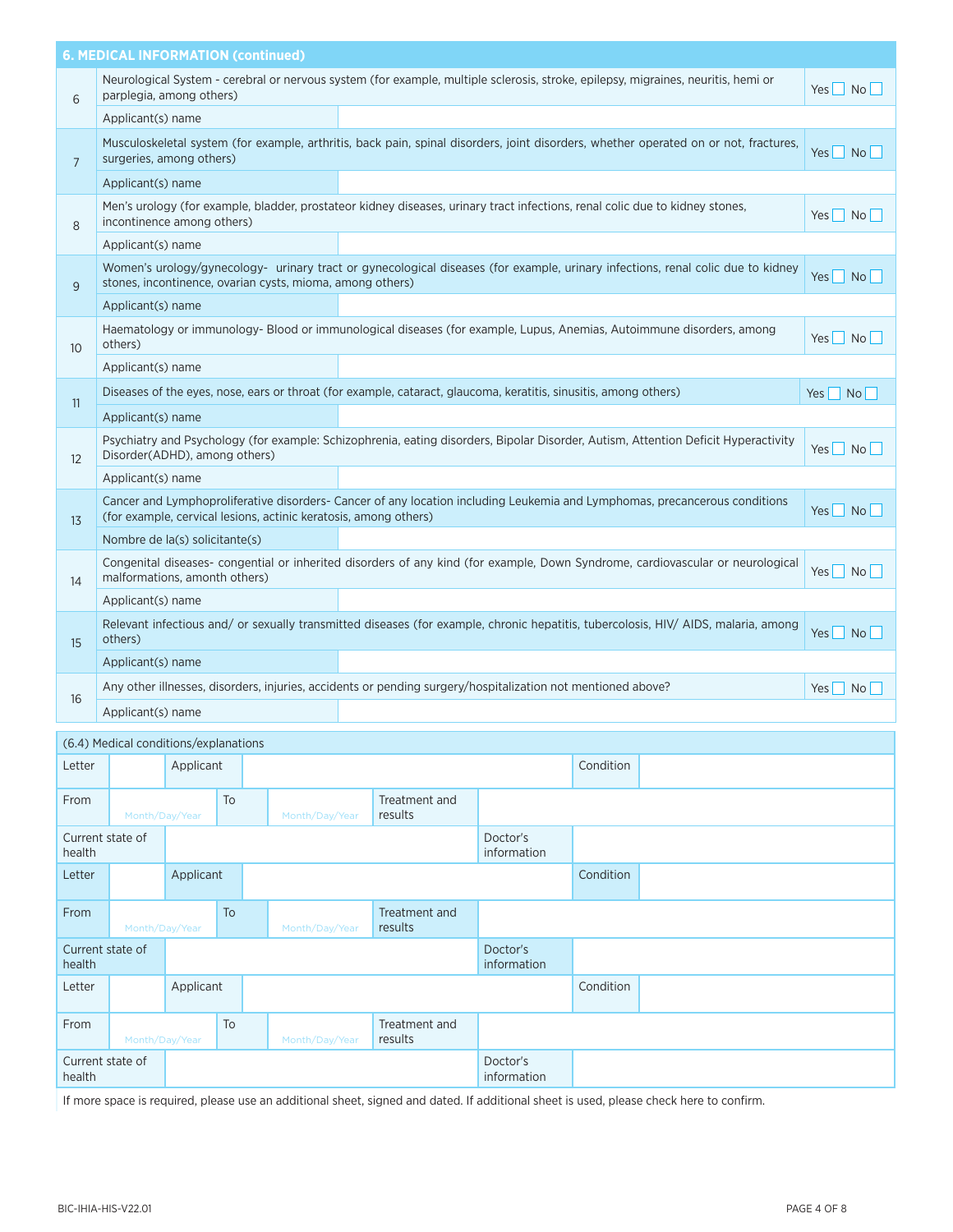# **6. MEDICAL INFORMATION (continued)**

#### (6.5) Medications

| Is any applicant currently taking medication, or been advised at any time to take any medication? $\square$ Yes $\square$ No<br>If "yes", please explain below. |  |           |                       |      |                |           |                |  |
|-----------------------------------------------------------------------------------------------------------------------------------------------------------------|--|-----------|-----------------------|------|----------------|-----------|----------------|--|
| Applicant                                                                                                                                                       |  |           | Name of<br>medication |      |                | Amount    |                |  |
| Reason                                                                                                                                                          |  | Frequency |                       | From | Month/Day/Year | To        | Month/Day/Year |  |
| Applicant                                                                                                                                                       |  |           | Name of<br>medication |      |                | Amount    |                |  |
| Reason                                                                                                                                                          |  | Frequency |                       | From | Month/Day/Year | <b>To</b> | Month/Day/Year |  |
| Applicant                                                                                                                                                       |  |           | Name of<br>medication |      |                | Amount    |                |  |
| Reason                                                                                                                                                          |  | Frequency |                       | From | Month/Day/Year | To        | Month/Day/Year |  |
| Applicant                                                                                                                                                       |  |           | Name of<br>medication |      |                | Amount    |                |  |
| Reason                                                                                                                                                          |  | Frequency |                       | From | Month/Day/Year | To        | Month/Day/Year |  |

If more space is required, please use an additional sheet, signed and dated. If additional sheet is used, please check here to confirm.  $\Box$ 

| $(6.6)$ Habits                                                                                                                                           |  |             |  |           |  |                   |  |  |
|----------------------------------------------------------------------------------------------------------------------------------------------------------|--|-------------|--|-----------|--|-------------------|--|--|
| Has any applicant ever smoked cigarettes, consumed nicotine products, alcohol, or illegal drugs? $\Box$ Yes $\Box$ No<br>If "yes", please explain below. |  |             |  |           |  |                   |  |  |
| Applicant                                                                                                                                                |  | Type        |  | How long? |  | Amount<br>per day |  |  |
| Applicant                                                                                                                                                |  | <b>Type</b> |  | How long? |  | Amount<br>per day |  |  |
| Applicant                                                                                                                                                |  | Type        |  | How long? |  | Amount<br>per day |  |  |

## (6.7) Family history

Does any applicant have a family history of diabetes, hypertension, cancer, or a congenital or hereditary cardiovascular disorder? $\Box$  Yes  $\Box$  No If "yes", please explain below.

| Applicant |        | (please check) | Relative with the disorder |                               | <b>Disorder</b> |
|-----------|--------|----------------|----------------------------|-------------------------------|-----------------|
|           | Father | Mother         | Sibling                    | Child                         |                 |
|           | Ō      | $\Box$         | $\Box$                     | $\overline{\phantom{m}}$<br>ш |                 |
|           | $\Box$ | □              | □                          | $\Box$                        |                 |
|           | $\Box$ | □              | □                          |                               |                 |

#### **7. EMERGENCY CONTACT INFORMATION**

| In my capacity as policyholder, I designate the person whose data is presented below, so that I can contact the insurer in case I find myself impeded by<br>any reason, in order to receive information related to me and/or any insured of this policy and the processes related to it. (Do not designate a policy<br>member) |  |        |  |
|--------------------------------------------------------------------------------------------------------------------------------------------------------------------------------------------------------------------------------------------------------------------------------------------------------------------------------|--|--------|--|
| Name                                                                                                                                                                                                                                                                                                                           |  |        |  |
| <b>ID Type</b>                                                                                                                                                                                                                                                                                                                 |  | Number |  |
|                                                                                                                                                                                                                                                                                                                                |  |        |  |

## **8. PAPERLESS CUSTOMER SIGN UP**

■ I hereby sign up as a paperless customer with Bupa Insurance Company. As a paperless customer, I will receive all documents and correspondence from Bupa by logging into Online Services at www.bupasalud.com.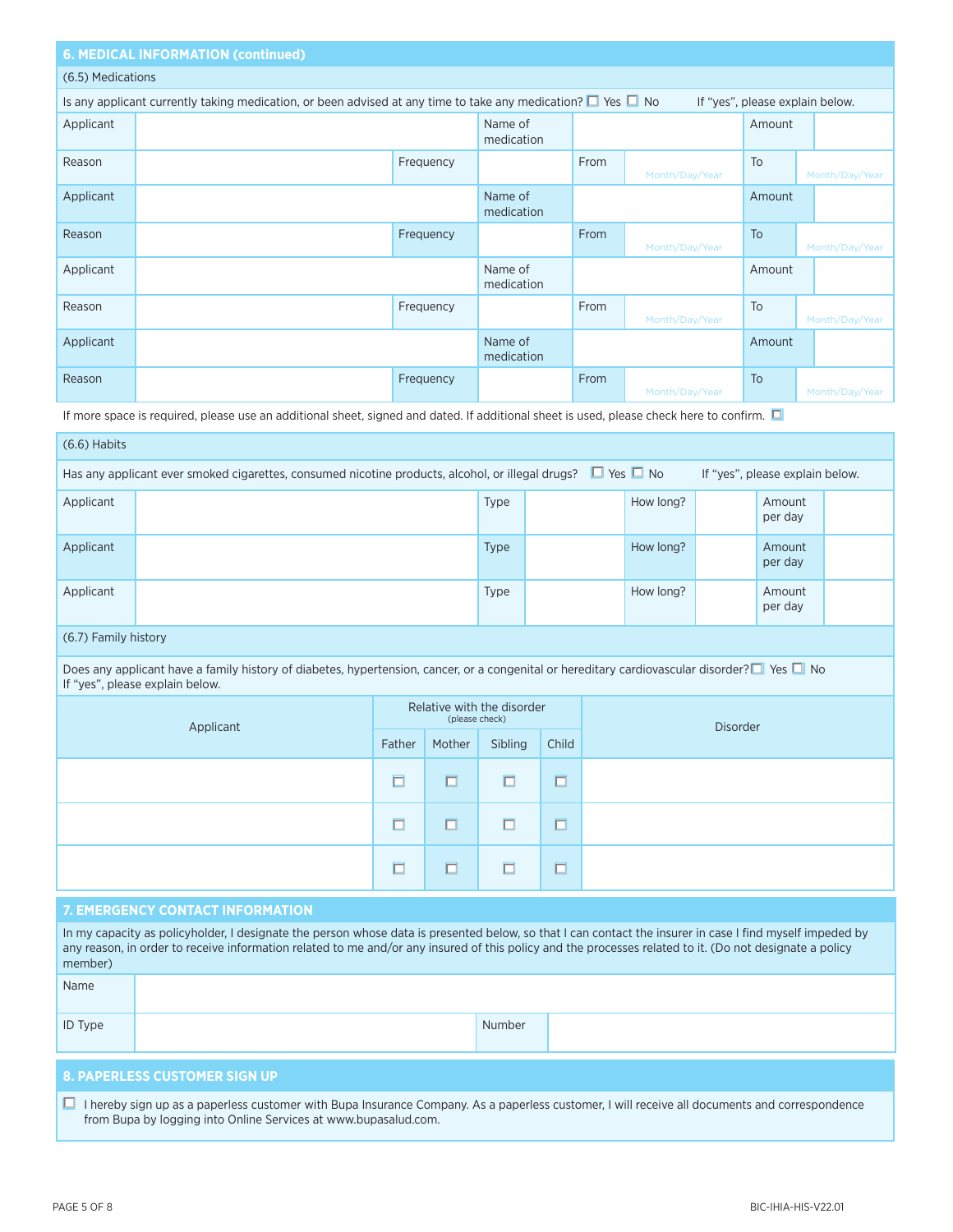#### **9. ACKNOWLEDGEMENT AND AUTHORIZATIONS**

I certify that I have read and reviewed all the answers and statements declared in this application and that to the best of my ability, they are complete and truthful. I understand that any omissions, incorrect or incomplete statements could cause claims to be denied, and the policy to be modified, cancelled, or rescinded. If any person requires medical care or treatment after the application for insurance is signed, but before the effective date of this policy, I will then provide full details to the insurer for final approval before coverage is effective. I agree to accept the policy with the terms and conditions as issued. Otherwise, I will notify my disagreement to the insurer in writing, within the first ten (10) days of receipt of the insurance policy.

#### **Authorization to collect health information**

I hereby authorize Bupa Insurance Company and its Miami subsidiaries and affiliates (collectively "Bupa") to request my and/or my dependents' protected health information including, without limitation, my and/or my dependents' medical records, any prescription medication records/history, treatment records or plans, and any other medical or pharmaceutical information to be considered in the underwriting decision upon my and/or my dependents' application. I hereby authorize any physician, hospital, lab, pharmacy, or any other health care provider, health plan, employer/group policyholder or benefit plan administrator, the Medical Information Bureau (MIB), and any other organization or person, including any member of my family having access to any medical records or knowledge of myself or my health, to disclose such information to Bupa, its Business Associates, or its designated agents (collectively, "Bupa Entities").

The existence of any such information and documentation as described above shall be disclosed under this application. I understand that Bupa Entities will rely on such information to 1) underwrite this application for coverage and make eligibility, risk rating, policy issuance, and enrollment determinations for all of the applicants; 2) administer claims and determine or fulfill responsibility for coverage and provision of benefits; 3) administer coverage, and 4) conduct other insurance operations according to applicable law.

I understand that Bupa's ability to underwrite the insurance is dependent upon the receipt of all necessary health information. As such, my refusal to provide authorization (marking "No" below) will result in the rejection of my application for enrollment.

#### $\Box$  Yes  $\Box$  No

#### **Authorization to disclose health information**

I hereby authorize Bupa Insurance Company and its Miami subsidiaries and affiliates (collectively "Bupa") to use and disclose my policy conditions, certificate of coverage, and other insurance documents, payment information, claims filings, and medical records which may contain protected health information, to my insurance agent/agency and its affiliates and successors to enable them to respond to my inquiries and facilitate interactions regarding my insurance coverage, payments, and claims.

 $\Box$  Yes  $\Box$  No

I understand that:

- Bupa will use any information supplied in this application and received through this authorization prior to the effective date of coverage in considering my application.
- Bupa will comply with the Health Insurance Portability and Accountability Act of 1996 as amended and supplemented and the regulations thereto (HIPAA) and that the use and disclosure of information will be done under the applicable HIPAA statute and rules.
- I am entitled to receive a copy of this authorization.
- A copy of this authorization shall be as valid as the original.
- The authorization shall be valid for the complete term of the coverage, including automatic renewal.
- This is a voluntary authorization, and that the information disclosed pursuant to this authorization may be subject to re-disclosure by the recipients and no longer protected under HIPAA.
- I have the right to revoke this authorization by notifying Bupa in writing and subject to and in accordance with 45 C.F.R. §164.508. However, the revocation will not be effective until Bupa receives and processes such revocation. Revocations shall be sent by postal or electronic mail to:
	- Bupa Privacy Office 17901 Old Cutler Road, Suite 400
	- Palmetto Bay, Florida 33157 USA
	- Privacyoffice@bupalatinamerica.com

I have reviewed and understand the content and purpose of the acknowledgement and authorizations. By signing or replying affirmatively, I am confirming that the authorization decisions noted above accurately reflect my wishes. My signature below constitutes acceptance of all items listed above. This application is valid for 90 calendar days as of the date of signature.

By executing this application, I hereby acknowledge that, as the undersigned applicant for this policy, I have myself personally and physically filled out the information contained herein or used the services of the Master General Agent (MGA) identified below. I also hereby acknowledge that I have myself transmitted this application electronically, physically, or otherwise, to my authorized MGA at the authorized address below.

| <b>10. SIGNATURES</b> |      |           |                |
|-----------------------|------|-----------|----------------|
| Applicant             | Name | Signature | Date           |
| Policyholder          |      |           | Month/Day/Year |
| Spouse                |      |           | Month/Day/Year |

As Master General Agent (MGA) whose name and address appear below, or as an authorized representative of the MGA at that address, I acknowledge that the information contained herein was provided to our office solely by the applicant or that my office assisted the applicant in filling out the information contained herein. I acknowledge that my office shall be responsible for the collection of all premium payments and the delivery of any policy if and when it is issued.

| Master General Agent's printed name         | MGA's signature (witness) | MGA's code |
|---------------------------------------------|---------------------------|------------|
|                                             |                           |            |
| Master General's Agent's authorized address |                           | Country    |
|                                             |                           |            |

| 11. PAYMENT INFORMATION (payment must be submitted with the application) |                    |                            |      |       |
|--------------------------------------------------------------------------|--------------------|----------------------------|------|-------|
| Policyholder's name                                                      |                    | Policy No.                 |      |       |
| Policy type:                                                             | $\Box$ Annual      | Premium:                   | US\$ |       |
|                                                                          | $\Box$ Semi-annual | Optional coverage:         | US\$ |       |
|                                                                          | $\Box$ Quarterly   | Annual administrative fee: | US\$ | 75.00 |
|                                                                          |                    | Total amount:              | US\$ |       |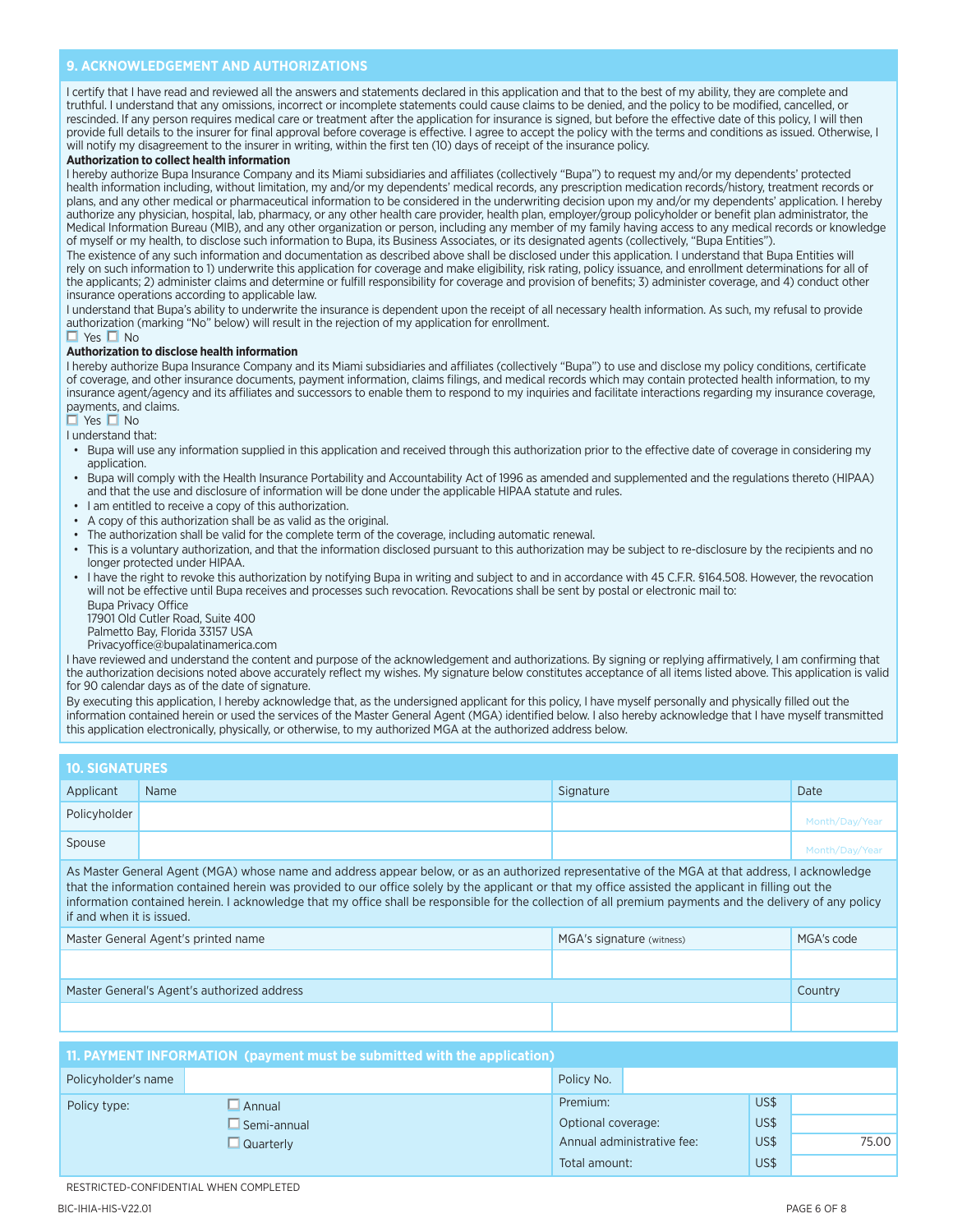| <b>11. PAYMENT INFORMATION (continued)</b>                                                                                                                                                                                                                                                                                                                                                                                                                                                                                                                                                                                                                                                                                                                                                                                                                                                                                                                                                                                                                                  |                                                                                                                                        |  |  |
|-----------------------------------------------------------------------------------------------------------------------------------------------------------------------------------------------------------------------------------------------------------------------------------------------------------------------------------------------------------------------------------------------------------------------------------------------------------------------------------------------------------------------------------------------------------------------------------------------------------------------------------------------------------------------------------------------------------------------------------------------------------------------------------------------------------------------------------------------------------------------------------------------------------------------------------------------------------------------------------------------------------------------------------------------------------------------------|----------------------------------------------------------------------------------------------------------------------------------------|--|--|
| Payment Method Option 1                                                                                                                                                                                                                                                                                                                                                                                                                                                                                                                                                                                                                                                                                                                                                                                                                                                                                                                                                                                                                                                     |                                                                                                                                        |  |  |
| $\Box$ Cashier's check                                                                                                                                                                                                                                                                                                                                                                                                                                                                                                                                                                                                                                                                                                                                                                                                                                                                                                                                                                                                                                                      | $\Box$ Check<br>$\Box$ Money order<br>$\Box$ Traveler's check<br>DO NOT SEND CASH. Payment must be made to Bupa Worldwide Corporation. |  |  |
| Payment Method Option 2                                                                                                                                                                                                                                                                                                                                                                                                                                                                                                                                                                                                                                                                                                                                                                                                                                                                                                                                                                                                                                                     |                                                                                                                                        |  |  |
| $\Box$ Wire transfer                                                                                                                                                                                                                                                                                                                                                                                                                                                                                                                                                                                                                                                                                                                                                                                                                                                                                                                                                                                                                                                        |                                                                                                                                        |  |  |
| Bank information:                                                                                                                                                                                                                                                                                                                                                                                                                                                                                                                                                                                                                                                                                                                                                                                                                                                                                                                                                                                                                                                           | Bupa Worldwide Premium Trust<br>Wells Fargo Bank, Cuenta #2000037371881, ABA #121000248, SWIFT #WFBIUS6S, CHIPS #0407                  |  |  |
| Payment Method Option 3                                                                                                                                                                                                                                                                                                                                                                                                                                                                                                                                                                                                                                                                                                                                                                                                                                                                                                                                                                                                                                                     |                                                                                                                                        |  |  |
| $\Box$ ACH                                                                                                                                                                                                                                                                                                                                                                                                                                                                                                                                                                                                                                                                                                                                                                                                                                                                                                                                                                                                                                                                  |                                                                                                                                        |  |  |
| Bank information:                                                                                                                                                                                                                                                                                                                                                                                                                                                                                                                                                                                                                                                                                                                                                                                                                                                                                                                                                                                                                                                           | Bupa Worldwide Premium Trust<br>Wells Fargo Bank, Account #2000037371881, ABA #067006432                                               |  |  |
| Payment Method Option 4                                                                                                                                                                                                                                                                                                                                                                                                                                                                                                                                                                                                                                                                                                                                                                                                                                                                                                                                                                                                                                                     |                                                                                                                                        |  |  |
| $\Box$ Credit card                                                                                                                                                                                                                                                                                                                                                                                                                                                                                                                                                                                                                                                                                                                                                                                                                                                                                                                                                                                                                                                          | Please provide the following information:                                                                                              |  |  |
|                                                                                                                                                                                                                                                                                                                                                                                                                                                                                                                                                                                                                                                                                                                                                                                                                                                                                                                                                                                                                                                                             |                                                                                                                                        |  |  |
|                                                                                                                                                                                                                                                                                                                                                                                                                                                                                                                                                                                                                                                                                                                                                                                                                                                                                                                                                                                                                                                                             | $\overline{\mathbf{O}}$<br><b>VISA</b><br>$\Box$<br>п<br>п.<br>П<br>, authorize Bupa Worldwide Corporation to charge my credit card:   |  |  |
| Credit card number                                                                                                                                                                                                                                                                                                                                                                                                                                                                                                                                                                                                                                                                                                                                                                                                                                                                                                                                                                                                                                                          | <b>Expiration date</b><br>Month/Year                                                                                                   |  |  |
| Amount to charge: US\$                                                                                                                                                                                                                                                                                                                                                                                                                                                                                                                                                                                                                                                                                                                                                                                                                                                                                                                                                                                                                                                      | Identity card number (for Venezuela residents only)                                                                                    |  |  |
|                                                                                                                                                                                                                                                                                                                                                                                                                                                                                                                                                                                                                                                                                                                                                                                                                                                                                                                                                                                                                                                                             | Cardholder's billing address (where the credit card statement is received):                                                            |  |  |
|                                                                                                                                                                                                                                                                                                                                                                                                                                                                                                                                                                                                                                                                                                                                                                                                                                                                                                                                                                                                                                                                             |                                                                                                                                        |  |  |
| Cardholder's<br>telephone number:                                                                                                                                                                                                                                                                                                                                                                                                                                                                                                                                                                                                                                                                                                                                                                                                                                                                                                                                                                                                                                           | Cardholder's<br>signature                                                                                                              |  |  |
| Automatic debit for future renewals: $\Box$ Yes $\Box$ No                                                                                                                                                                                                                                                                                                                                                                                                                                                                                                                                                                                                                                                                                                                                                                                                                                                                                                                                                                                                                   |                                                                                                                                        |  |  |
| With my signature below, I hereby authorize Bupa Worldwide Corporation to debit the credit card account directly, as indicated above, and pay the<br>insurance premiums of my Bupa health insurance policy.<br>I understand that if there are any changes to my Bupa health insurance policy, the amount of the approved premium may also change. I further<br>understand that a true and correct copy of this document will be forwarded to my credit card institution. By signing this document, I request and instruct<br>such institution to allow Bupa Worldwide Corporation to directly debit my account and pay the health insurance premium, unless I instruct otherwise in<br>writing.<br>In the event that a direct debit to pay my Bupa health insurance premium is, for any reason, rejected or declined, I acknowledge that it will be my personal<br>responsibility to immediately pay the premium of my health insurance policy or my policy may lapse, be cancelled and/or terminated.<br>By signing, I authorize automatic deductions for future renewals. |                                                                                                                                        |  |  |
|                                                                                                                                                                                                                                                                                                                                                                                                                                                                                                                                                                                                                                                                                                                                                                                                                                                                                                                                                                                                                                                                             |                                                                                                                                        |  |  |

| Policyholder's signature | Cardholder's signature | Date           |
|--------------------------|------------------------|----------------|
|                          |                        |                |
|                          |                        |                |
|                          |                        |                |
|                          |                        |                |
|                          |                        | Month/Day/Year |